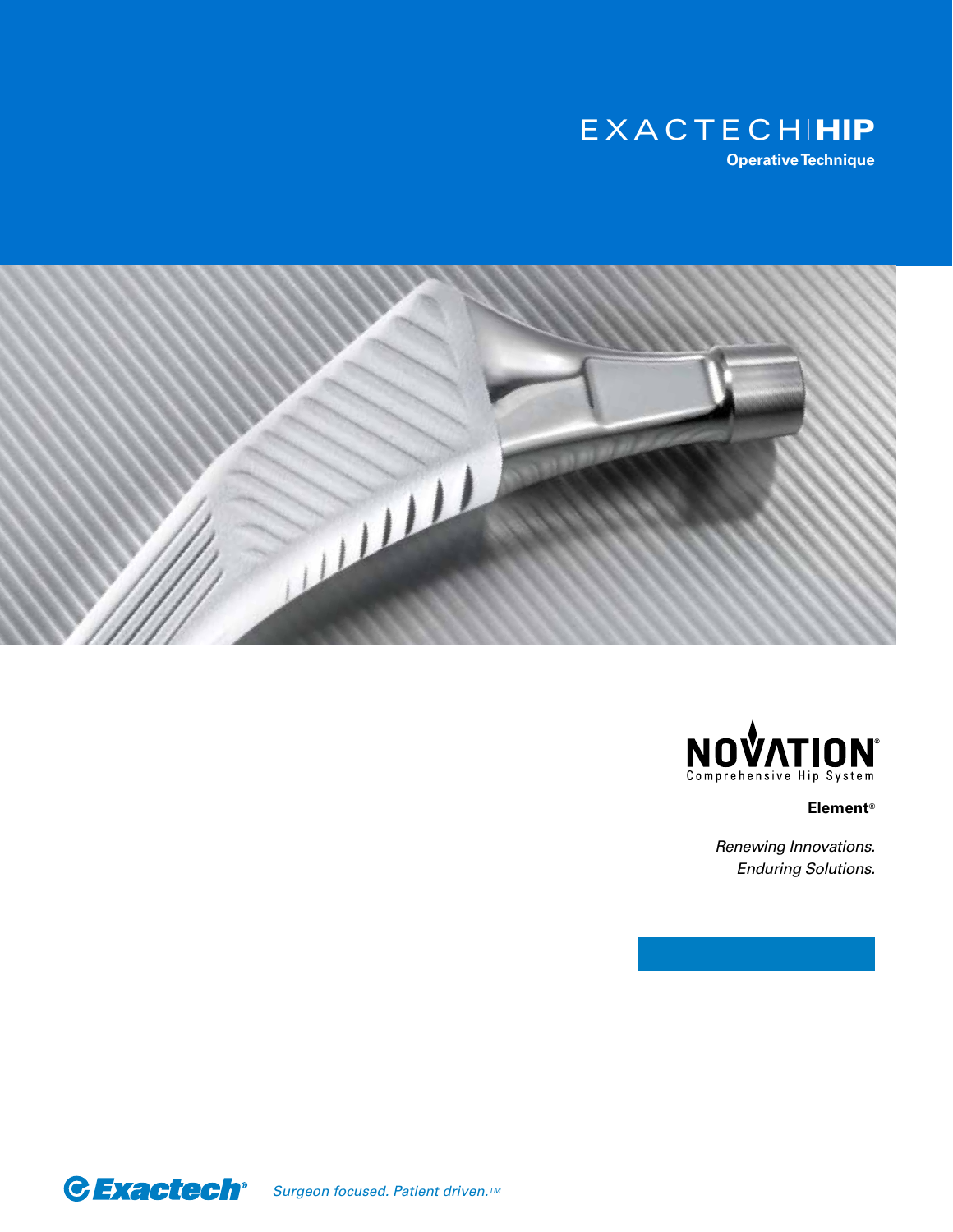

# **TABLE OF CONTENTS**

| DETAILED OPERATIVE TECHNIQUE 4         |  |
|----------------------------------------|--|
| APPROACH AND EXPOSURE 4                |  |
| DISLOCATION AND OSTEOTOMY4             |  |
| FEMORAL PREPARATION 4                  |  |
|                                        |  |
|                                        |  |
|                                        |  |
| <b>SYSTEM SPECIFICATIONS AND</b>       |  |
| <b>IMPLANT ORDERING INFORMATION  8</b> |  |
|                                        |  |

# **INTRODUCTION**

Like the art of fine woodworking, the Novation® Comprehensive Hip System design began with the end in mind. Before launching into development, Exactech's engineers and design team surgeons established a comprehensive plan. Their goal: to provide a system of femoral stems, acetabular components and surgical instrumentation that would address any situation encountered during primary total hip replacement.

They let science be their guide and conducted an extensive research review to identify the best of the best in design and materials. These proven features were blended with masterfully crafted innovations. The result: a comprehensive hip system that provides stable reconstruction of the widest range of anatomies, state-of-the-art bearing surfaces and low profile instrumentation and implants that are compatible with a multitude of surgical approaches.

#### **DESIGN PHILOSOPHY**

The Novation Element™ is designed as a fully coated Hydroxyapatite (HA) stem with proximal horizontal grooves and vertical distal grooves designed to convert hoop stress to compressive loads and achieve rotational and axial stability. The geometry of this tapered-wedge stem facilitates insertion in low-profile incisions and surgical approaches, including specialized instrumentation designed specifically for the anterior approach.

The Novation Element stem's neck region was engineered with more material on the lateral aspect to maintain strength and less material on the medial aspect to increase range of motion.

The Novation Element has two offsets, standard and extended. By maintaining a 135-degree neck angle, offset may be adjusted without affecting leg length. The fully coated HA stem, of 80 microns, is designed for osseointegration to provide excellent short- and long-term fixation.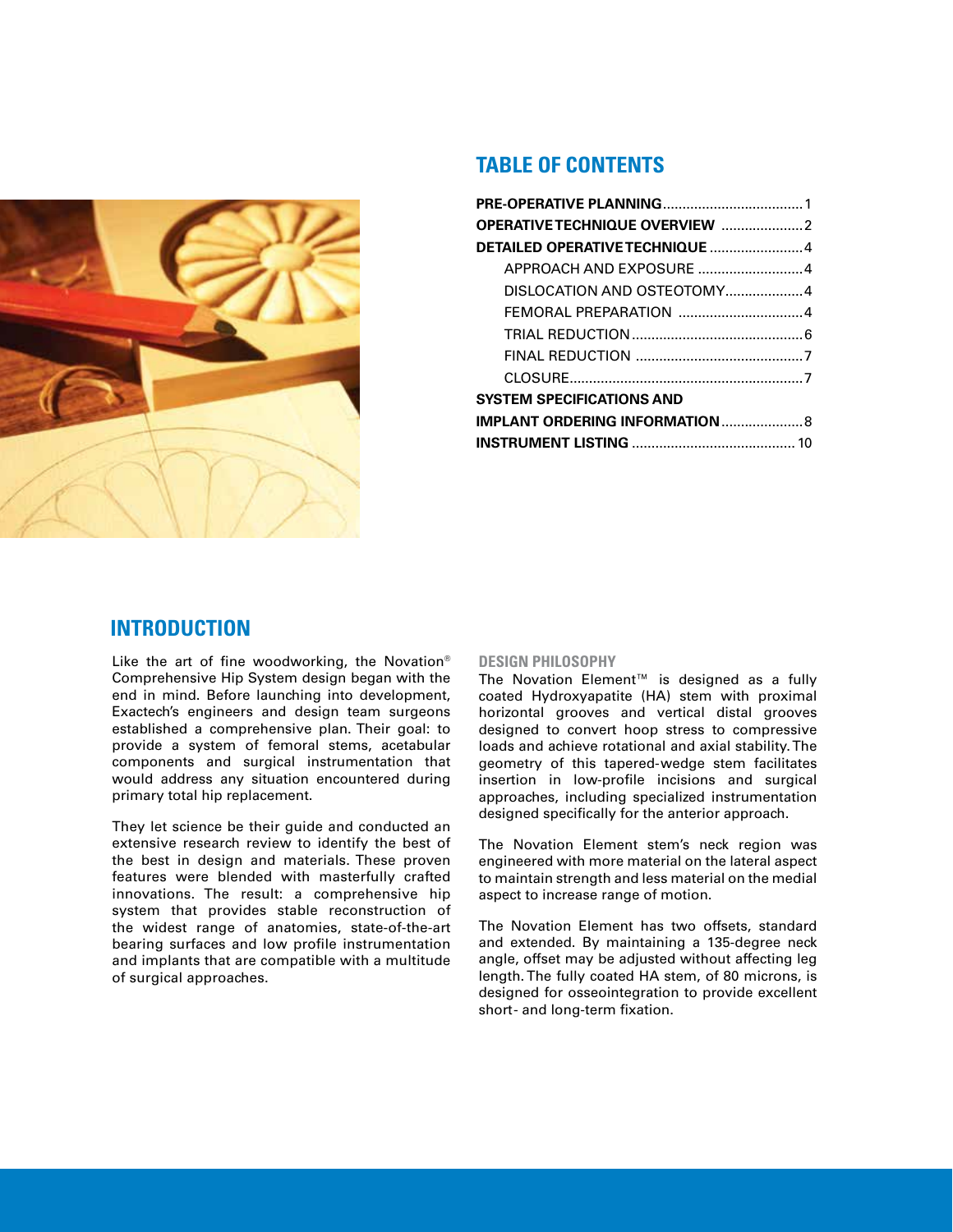# **PRE-OPERATIVE PLANNING**

**TOOLS**

- A/P X-ray of pelvis centered on the pubic symphysis
- Pencil that will not damage X-ray
- Straight edge
- Novation Element templates with 120 percent magnification rule
- Goniometer/protractor

Traditional templating methods may be used. For an estimated determination of required offset, vertical limb length and stem size, the following detailed templating method may be used to help guide the surgeon in final implant choice.

#### **ESTABLISHMENT OF REFERENCE POINTS**

On the X-ray, a straight line is drawn across the bottom of the pelvis touching both ischial tuberosities equally. The line is extended far enough to reach each lesser trochanter. Such a line should be perpendicular to the vertically oriented pubic symphysis. If the line is not vertically oriented, it should be confirmed that the patient's pelvis was not tilted when the X-ray was taken. If the ischial tuberosities are poorly defined, the line should be drawn through the inferior portion of both obturator foramina or the inferior aspect of both teardrops. Templating is recommended to determine the unique anatomic and mechanical features of the patient, and to establish pre-operative reference points that assist in the reconstruction of the patient's normal femoral anatomy.

#### **DETERMINATION OF LIMB LENGTH**

For traditional 'hard-copy' templating, the Novation Element femoral template is positioned over the X-ray so that the central axis of the stem is in line with the central axis of the femoral canal.

The template should then be moved vertically until the desired neck length

choice is approximately at the center of rotation of the templated acetabulum. Note: Most of the time the chosen prosthetic head (neck length) does not line up with the center of rotation of the acetabulum or even with a mark in the center of the femoral head. The appropriate lateral offset, either Standard or Extended, can be recorded at this time. The head usually is positioned proximal and medial to the center of rotation of the acetabulum. In effect, at the end of the operation the surgeon will be pulling on the limb and lifting the prosthetic femoral head into the acetabulum, thereby recreating the desired femoral offset and length.

When the template is in proper position, the level of the femoral neck cut is marked through the punch-outs provided on the template. The distance of the neck cut above the lesser trochanter can then be measured and recorded.

*Note: For digital templating, follow the software manufacturer's instructions for use while following the preceding instructions regarding placement and implant fit.*

#### **STEM SIZING**

After placing the Novation Element templates on the X-ray over the proximal femur at the femoral height determined by the previous steps, the surgeon can choose a size that allows the desired canal fill. The Novation Element is designed to seat in cancellous bone, therefore cortical contact should be avoided when templating.

*Note: Due to the Standard and Extended offset options and numerous neck lengths of the heads, final implant selection will be made intra-operatively.*

The anticipated stem size can now be recorded.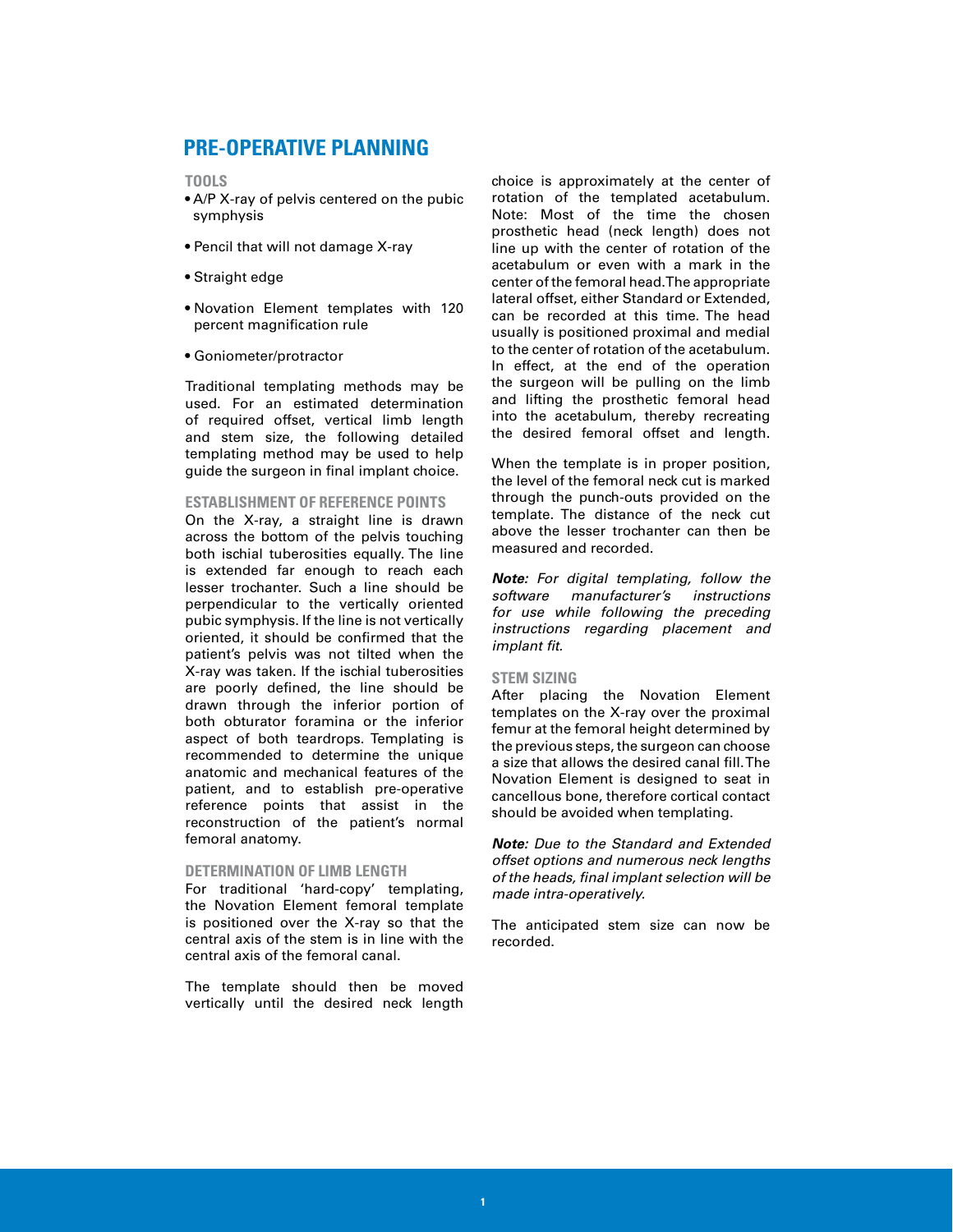# **OPERATIVE TECHNIQUE OVERVIEW**

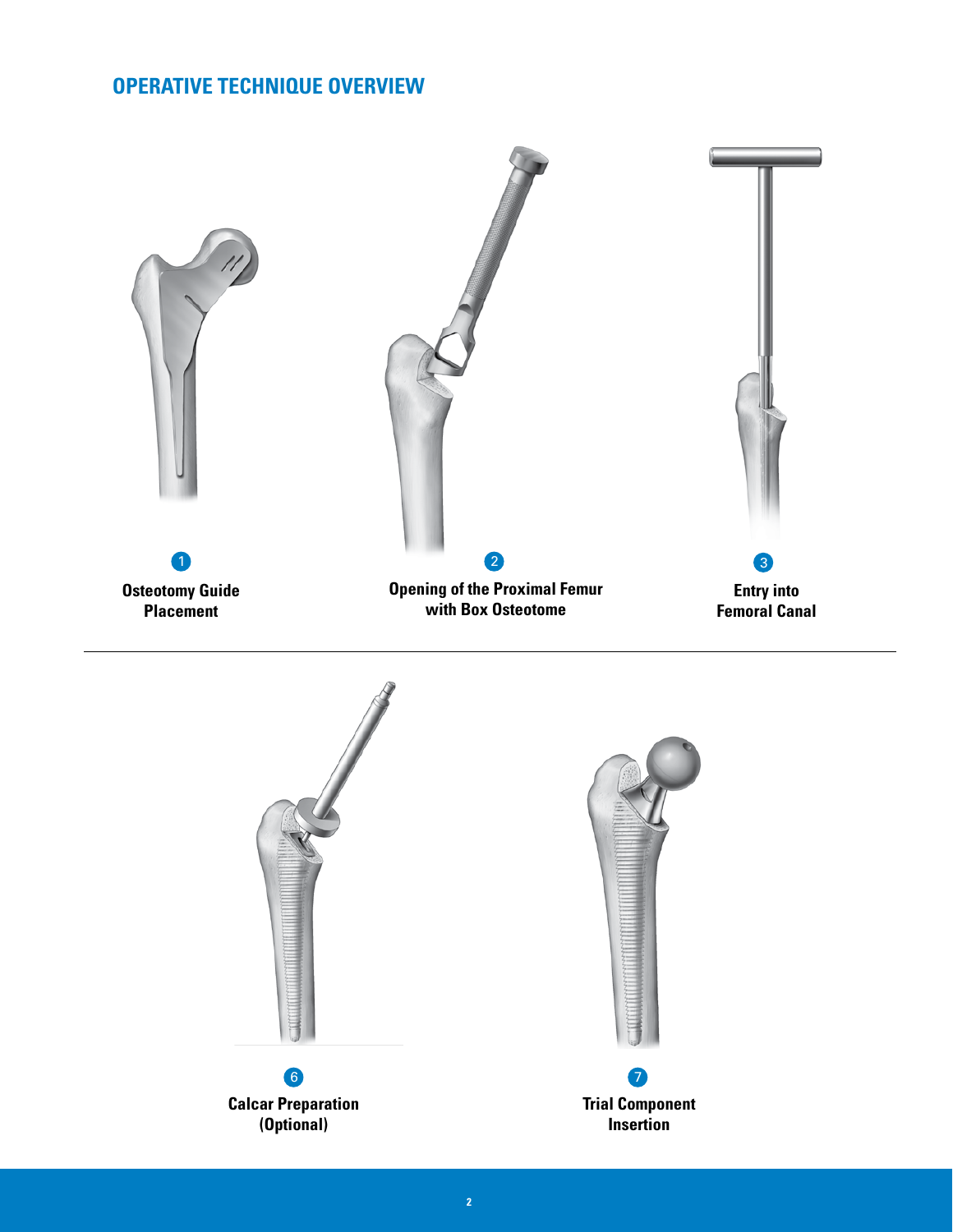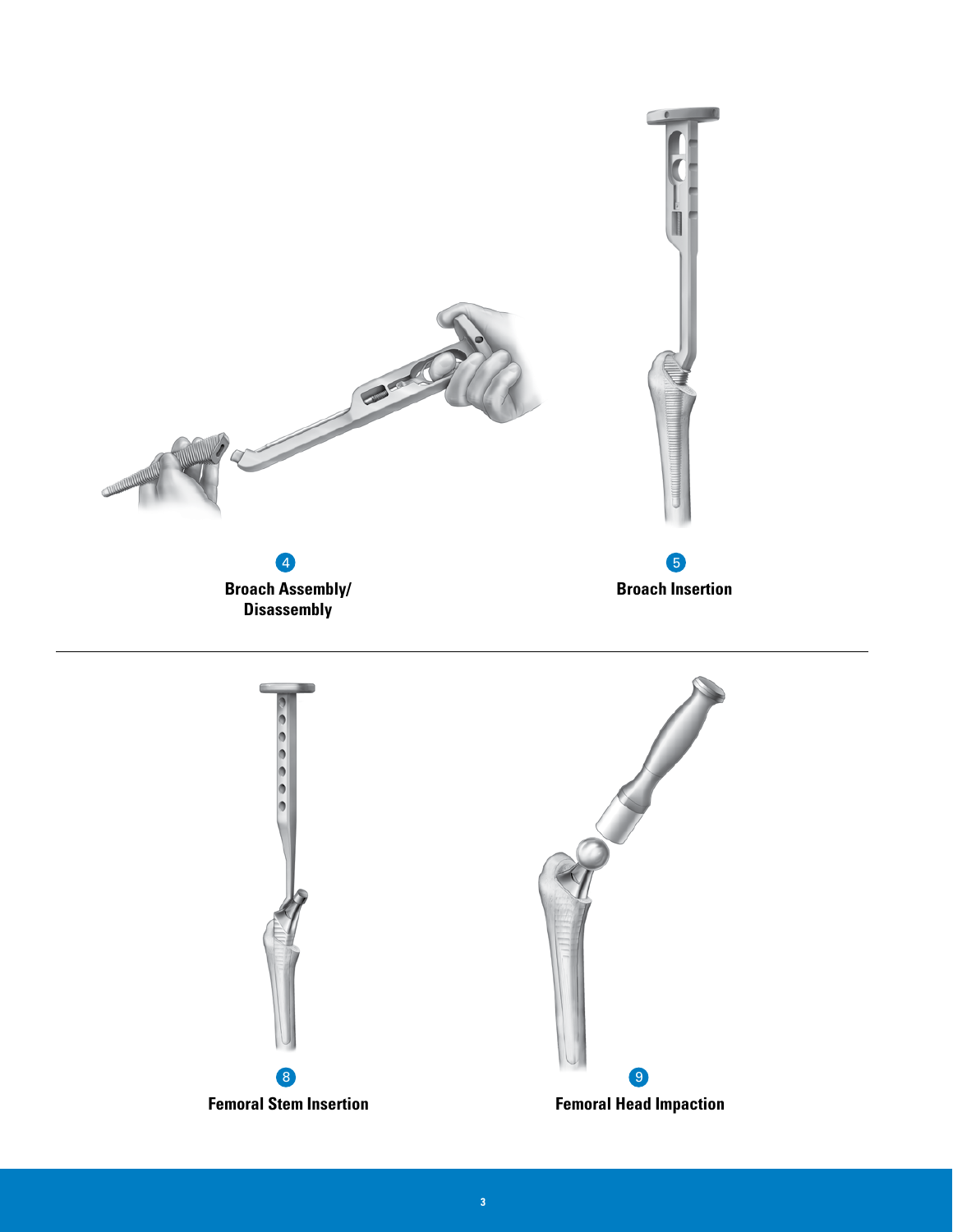# **DETAILED OPERATIVE TECHNIQUE**

#### **APPROACH AND EXPOSURE**

The Novation femoral stems are compatible with any standard surgical exposure. In this operative technique, the posterior lateral approach is described.

### **DISLOCATION AND OSTEOTOMY A. Hip Dislocation**

The hip should be dislocated by flexion, adduction and internal rotation. Placing a bone hook around the femoral neck may help in difficult cases. Soft tissues along the intertrochanteric line to the proximal border of the lesser trochanter should be cleared. When tight, the gluteus maximus tendon may be released to improve exposure. The limb should be positioned at 90 degrees internal rotation of the hip.

#### **B. Femoral Osteotomy**

The **Novation Element Osteotomy Guide** is aligned with the femur by either palpating the femur through the muscles or directing the Osteotomy Guide toward the center of the popliteal fossa *(Figure 1)*. The level of the femoral osteotomy site that was determined in pre-operative templating is marked. This mark is most often 1cm above the proximal border of the lesser trochanter.

In order to help re-establish the patient's leg length and lateral offset, center of rotation of the femoral head should be based on pre-operative templating.

#### **FEMORAL PREPARATION**

#### **A. Opening of the Femoral Canal**

The **Box Osteotome** is then used to remove a wedge of cancellous bone, creating a portal for entry into the femoral canal *(Figure 2)*. This Box Osteotome may aid in establishing an axial position for insertion of broaches.

Initial entry into the femoral canal is made with the T-Handle Starter Reamer *(Figure 3)*.

The T-Handle Starter Reamer is inserted into the canal until the cutting edges begin to engage in the medial aspect of the greater trochanter. Lateralizing the Starter Reamer at this step assists in assuring neutral position in the femur.

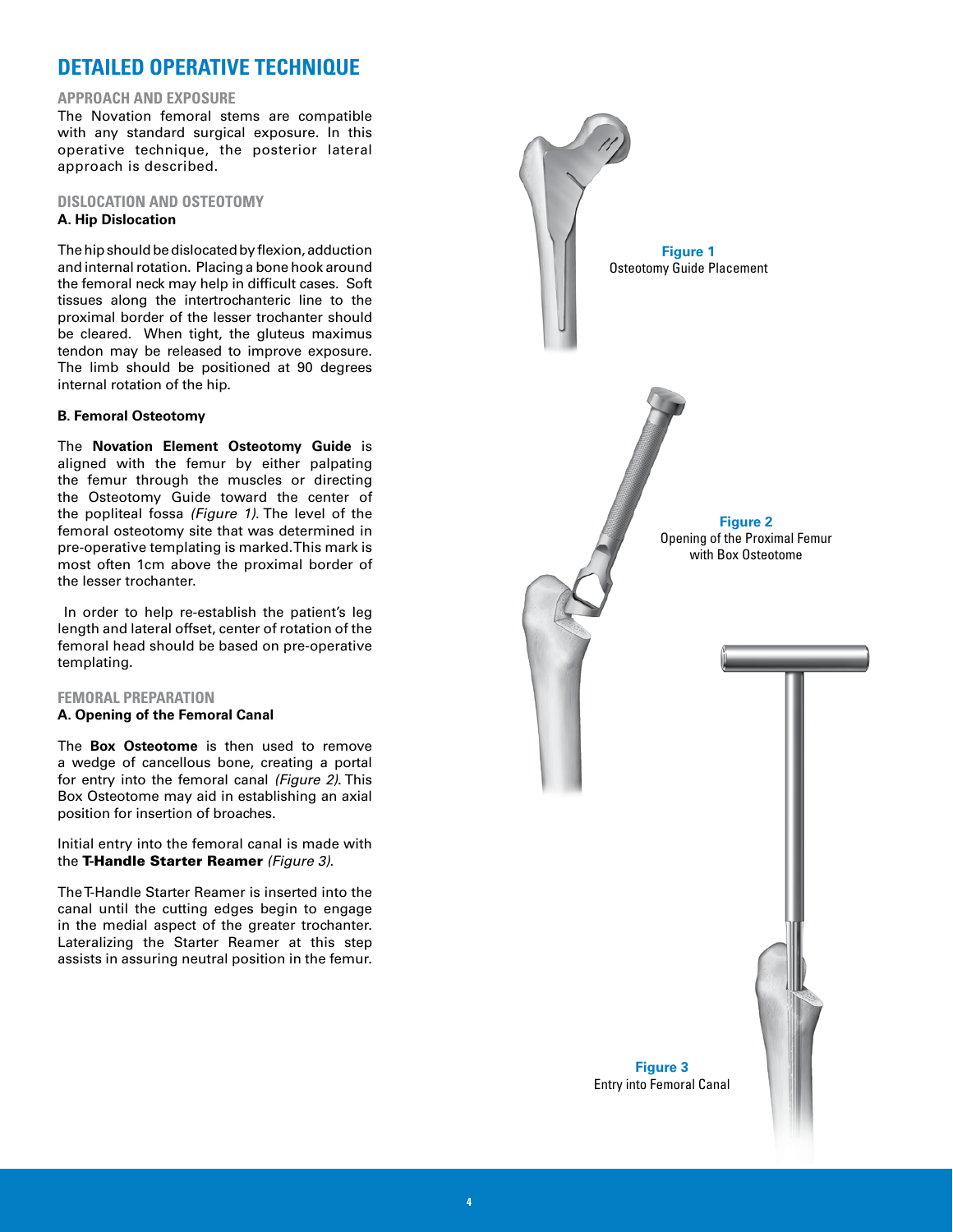



**Figure 5** Broach Insertion

#### **B. Broach Assembly/Disassembly**

The **Element Broach Handle** is assembled to the **Element Broach** by pulling back the trigger while inserting the rectangular body of the Element Broach Handle into the superior aspect of the Broach and releasing the lever *(Figure 4)*. Care should be taken to ensure that the assembly of the instruments is correct.

### **C. Femoral Broaching**

Broaching is performed with progressive broach sizes, beginning with the smallest Broach. The Broach is inserted into the femoral canal in a few degrees of anteversion *(Figure 5)*. The surgeon should alternate impaction and withdrawal of the Broach as the final size is approached. A **Slap Hammer** or mallet may be used. The Version Assist Bar may be attached to the Broach Handle to aid in determining Broach stability. Once the maximum size Broach is in place, the Broach Handle is released from the Broach for trialing.

## **If using the Compaction Broaches:**

The compaction-style broaches provide a bed of compacted cancellous bone to interface with the implant. When gaining access to the femur, the surgeon should be sure to lateralize into the greater trochanter and broach neutral, as varus placement of the broach could lead to an undersized stem. While broaching, the surgeon should be looking for the medial corners of the broach to contact the medial calcar and the broach to fill the femoral cavity from medial to lateral. As progressive broach sizes are used, the surgeon can assess the stability of the broach by the resistance following impaction and carefully performing a torque test using the broach handle.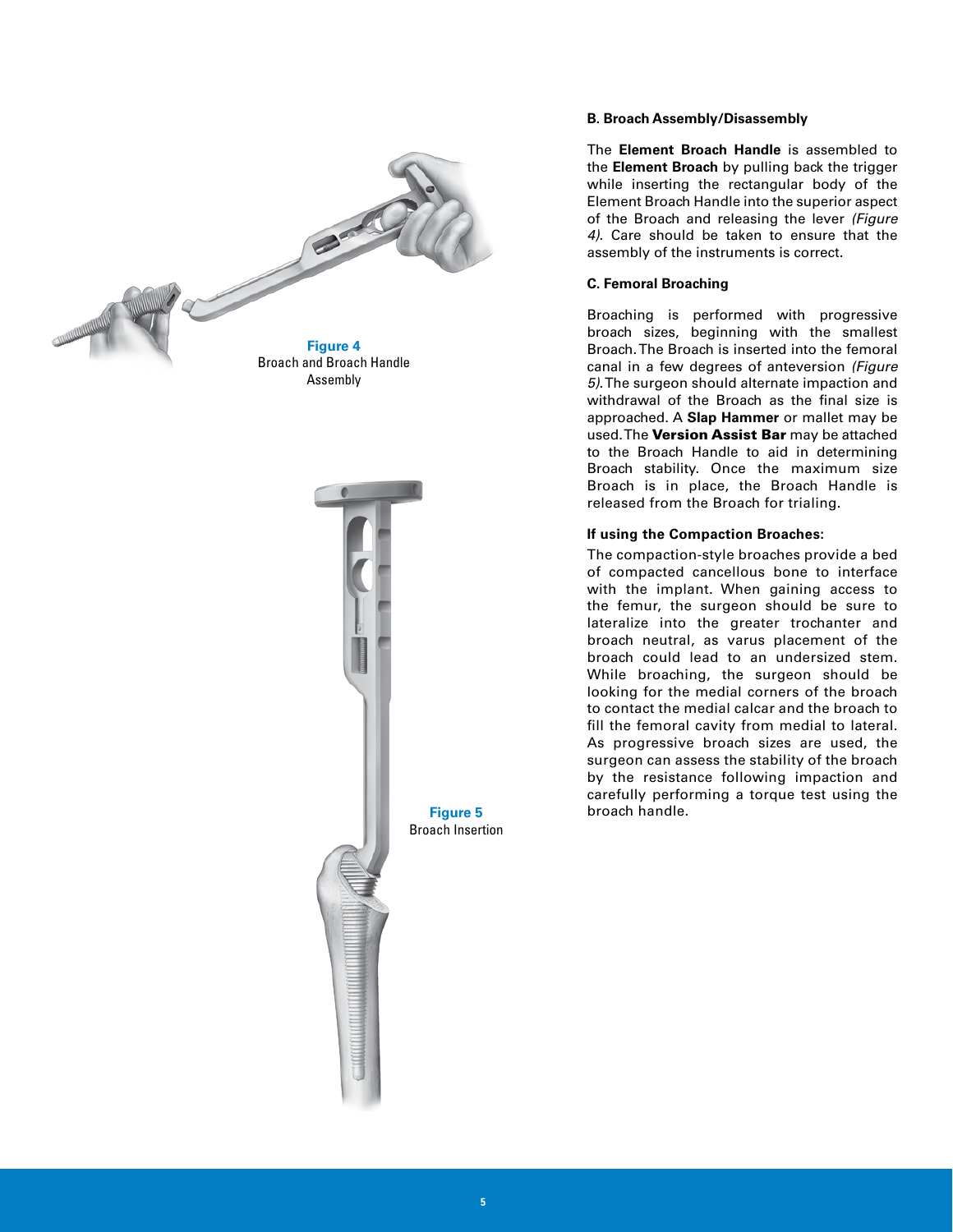#### **D. Calcar Preparation (Optional)**

Calcar planing can be performed, if desired, in order to remove any bone that protrudes above the level of the impacted Element Broach by guiding the **Calcar Planar Assembly** into the hole on the interior surface of the broach attachment opening *(Figure 6)*.

Calcar Planar Blade Replacement - If necessary, a **Replacement Calcar Planar Blade** can be used to ensure proper removal of excess bone. Use the **Calcar Planar Blade Removal Tool** to remove the used blade, replace it with a new blade and tighten with the Removal Tool.

*Note: While calcar planing, ensure that the calcar planer blade remains parallel to the face of the broach. Excessive bending forces applied to the calcar planer tip may cause it to fracture or wear.*

#### **TRIAL REDUCTION**

#### **A. Trial Component Insertion**

The appropriate **Element Neck Trial** should be placed in the hole on the superior aspect of the Broach. Be sure the correct size and offset (STD or EXT) Neck Trial is chosen. Make sure, when inserting the Element Neck Trial, that the size and offset etch markings are facing laterally *(Figure 7)*. An appropriate Femoral Head Trial is selected and assembled for trial reduction.

#### **B. Trial Component Removal**

After components are selected, the hip is dislocated and the trial components are removed. The Broach Handle is reassembled to the Broach and the Broach is removed.





**Figure 7** Trial Component Insertion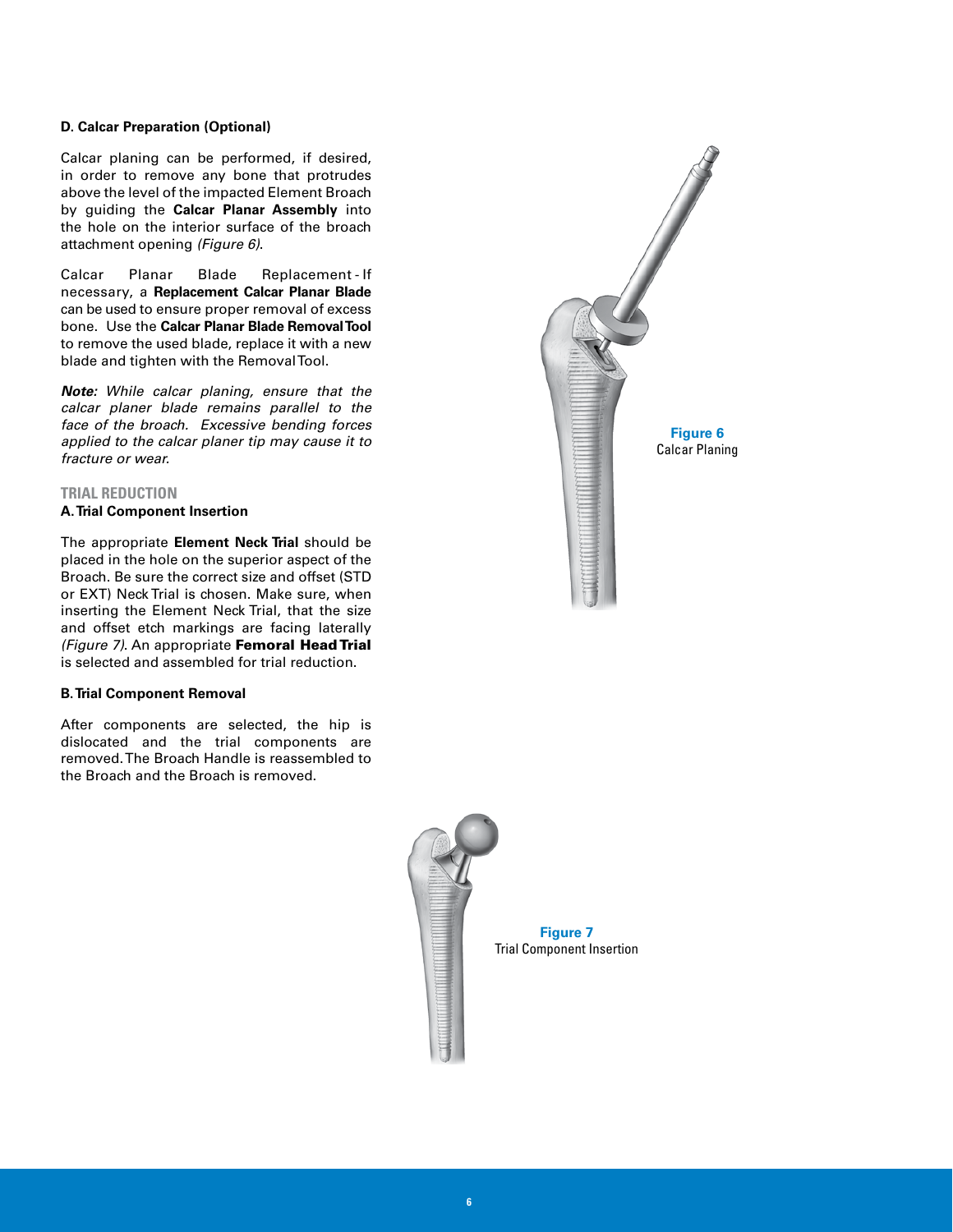

## **FINAL REDUCTION A. Femoral Stem Insertion**

The appropriate femoral stem is chosen and assembled to the **Offset Stem Inserter**. The femoral stem is impacted taking care to ensure correct rotational alignment, version and depth *(Figure 8)*. It may be necessary to allow the bone to adapt to the implant as it is being impacted. Another trial reduction can be performed with the final femoral stem and Femoral Head Trial.

## **B. Femoral Head Impaction**

The taper of the femoral stem should be clean and dry. The selected femoral head component is placed onto the taper of the femoral stem and secured using the **12/14 Femoral Head Impactor** *(Figure 9)*. Ceramic heads are placed by hand with a downward, twisting force and should **not** be impacted with a mallet.

## **C. Final Range of Motion**

The hip should be reduced and a final check of the length, motion and stability should be made.

## **CLOSURE**

The wound should be closed according to the method preferred by the surgeon.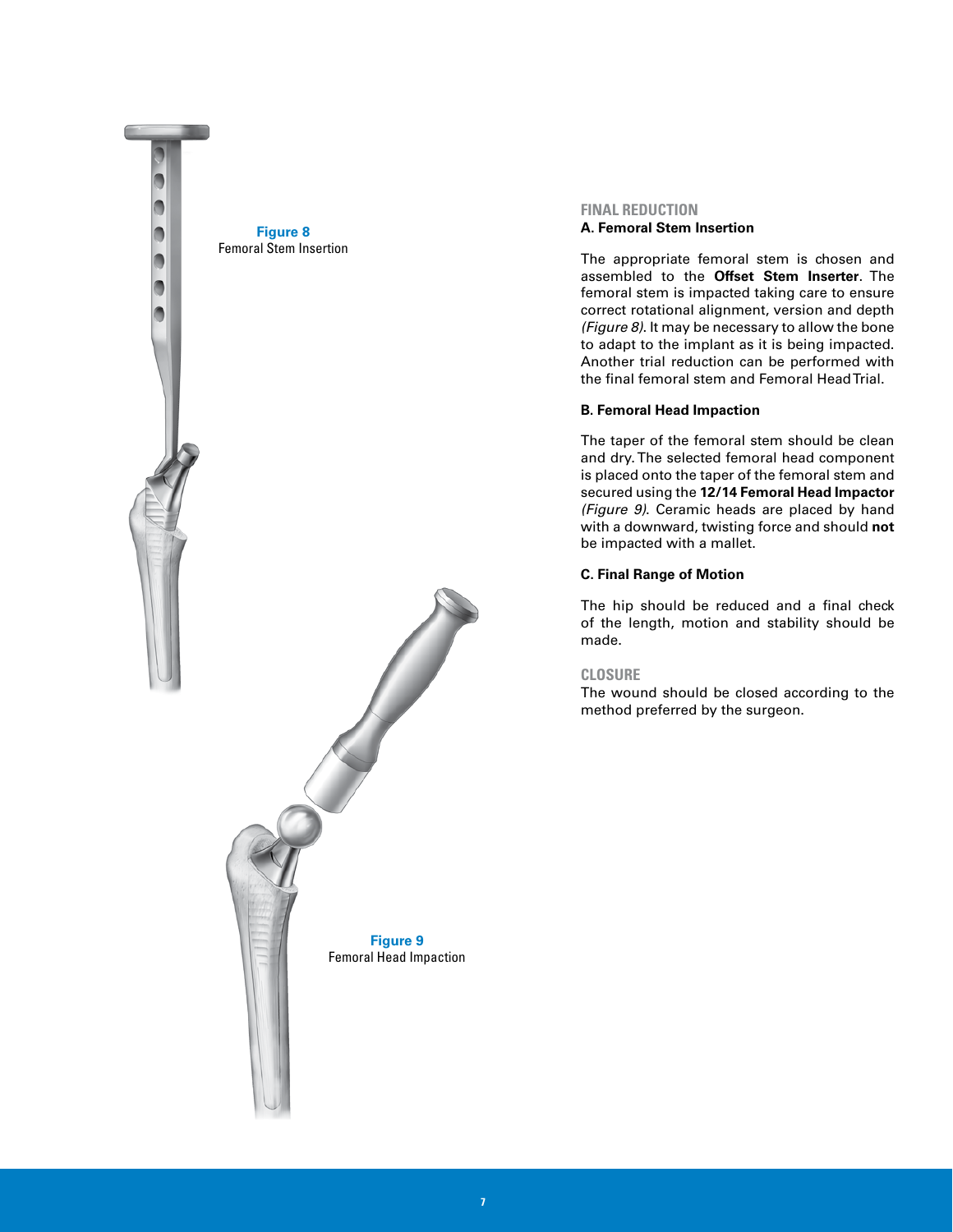# **SYSTEM SPECIFICATIONS AND IMPLANT ORDERING INFORMATION**



## **ELEMENT STEM DETAILS**

| <b>Size</b><br>(mm) | <b>Stem Length</b><br>$\text{(mm)}^*$ | <b>Standard Lateral Offset</b><br>with following head lengths (mm) |          |        |      |       | <b>Extended Lateral Offset</b><br>with following head lengths (mm) |          |        |      |       |
|---------------------|---------------------------------------|--------------------------------------------------------------------|----------|--------|------|-------|--------------------------------------------------------------------|----------|--------|------|-------|
|                     |                                       | $-3.5$                                                             | $\Omega$ | $+3.5$ | $+7$ | $+10$ | $-3.5$                                                             | $\Omega$ | $+3.5$ | $+7$ | $+10$ |
| 8                   | 94                                    | 37                                                                 | 39       | 41     | 44   | 46    | 44                                                                 | 46       | 48     | 51   | 53    |
| 9                   | 109                                   | 37                                                                 | 40       | 42     | 45   | 47    | 44                                                                 | 47       | 49     | 52   | 54    |
| 10                  | 119                                   | 38                                                                 | 40       | 43     | 45   | 47    | 45                                                                 | 47       | 50     | 52   | 54    |
| 11                  | 124                                   | 39                                                                 | 41       | 44     | 46   | 48    | 46                                                                 | 48       | 51     | 53   | 55    |
| 12                  | 129                                   | 39                                                                 | 42       | 44     | 47   | 49    | 46                                                                 | 49       | 51     | 54   | 56    |
| 13                  | 134                                   | 40                                                                 | 43       | 45     | 47   | 50    | 47                                                                 | 50       | 52     | 54   | 57    |
| 14                  | 139                                   | 41                                                                 | 43       | 46     | 48   | 50    | 48                                                                 | 50       | 53     | 55   | 57    |
| 15                  | 144                                   | 42                                                                 | 44       | 47     | 49   | 51    | 49                                                                 | 51       | 54     | 56   | 58    |
| 16                  | 149                                   | 42                                                                 | 45       | 47     | 50   | 52    | 49                                                                 | 52       | 54     | 57   | 59    |
| 17                  | 159                                   | 43                                                                 | 46       | 48     | 51   | 53    | 50                                                                 | 53       | 55     | 58   | 60    |
| 18                  | 169                                   | 44                                                                 | 47       | 49     | 51   | 54    | 51                                                                 | 54       | 56     | 58   | 61    |

*Note: For each change in head length, vertical leg length changes approximately 2.5mm.*

#### **FEMORAL HEAD ORDERING INFORMATION**

| <b>Size</b> |           |           | <b>Neck Length</b> |                    |                   |
|-------------|-----------|-----------|--------------------|--------------------|-------------------|
| (mm)        | $-3.5$    | 0         | $+3.5$             | +7                 | $+10$             |
| $22***$     |           | 142-22-00 | 142-22-03          | $142 - 22 - 07$ ** | $142 - 22 - 10**$ |
|             | 140-28-93 | 140-28-00 | 140-28-03          |                    |                   |
| 28          | 142-28-93 | 142-28-00 | 142-28-03          | 142-28-07          | $142 - 28 - 10**$ |
|             | 170-28-93 | 170-28-00 | 170-28-03          |                    |                   |
|             | 140-32-93 | 140-32-00 | 140-32-03          |                    |                   |
| 32          | 142-32-93 | 142-32-00 | 142-32-03          | 142-32-07          | $142 - 32 - 10**$ |
|             | 170-32-93 | 170-32-00 | 170-32-03          | 170-32-07          |                   |
|             | 140-36-93 | 140-36-00 | 140-36-03          |                    |                   |
| 36          | 142-36-93 | 142-36-00 | 142-36-03          | 142-36-07          | 142-36-10         |
|             | 170-36-93 | 170-36-00 | 170-36-03          | 170-36-07          |                   |
| 40          | 142-40-93 | 142-40-00 | 142-40-03          | 142-40-07          | 142-40-10         |
|             | 170-40-93 | 170-40-00 | 170-40-03          | 170-40-07          |                   |

■ Alumina ■ CoCr ■ Delta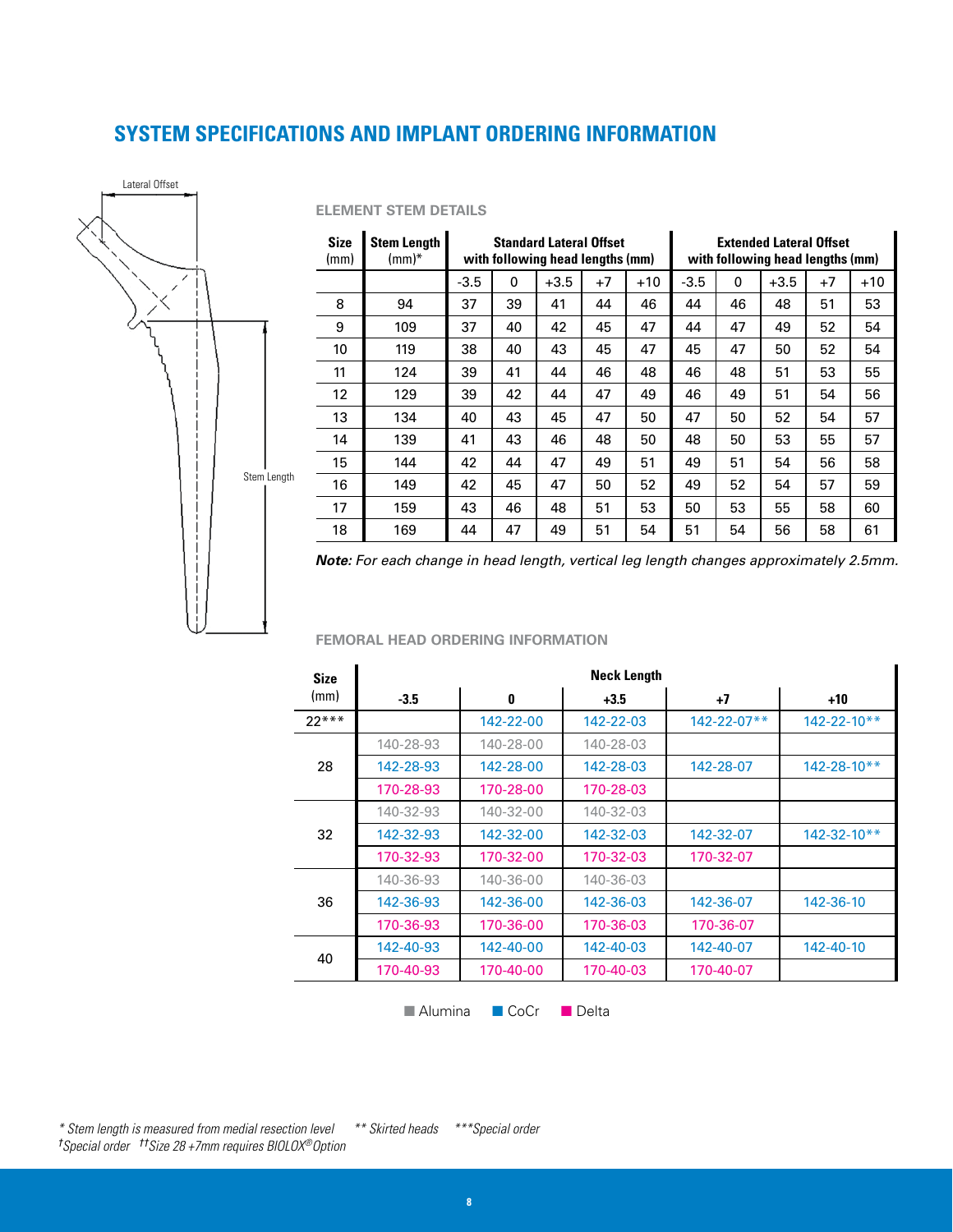| <b>FEMORAL STEM ORDERING INFORMATION</b> |  |  |  |  |
|------------------------------------------|--|--|--|--|
|------------------------------------------|--|--|--|--|

| <b>Size</b> | <b>Collarless</b>      | <b>Collared</b>        |                        |
|-------------|------------------------|------------------------|------------------------|
| (mm)        | <b>Standard Offset</b> | <b>Extended Offset</b> | <b>Standard Offset</b> |
| 8           | 164-01-08              | 164-02-08              | 164-03-08              |
| 9           | 164-01-09              | 164-02-09              | 164-03-09              |
| 10          | 164-01-10              | 164-02-10              | 164-03-10              |
| 11          | 164-01-11              | 164-02-11              | 164-03-11              |
| 12          | 164-01-12              | 164-02-12              | 164-03-12              |
| 13          | 164-01-13              | 164-02-13              | 164-03-13              |
| 14          | 164-01-14              | 164-02-14              | 164-03-14              |
| 15          | 164-01-15              | 164-02-15              | 164-03-15              |
| 16          | 164-01-16              | 164-02-16              | 164-03-16              |
| 17          | 164-01-17              | 164-02-17              | 164-03-17              |
| 18          | 164-01-18              | 164-02-18              | 164-03-18              |

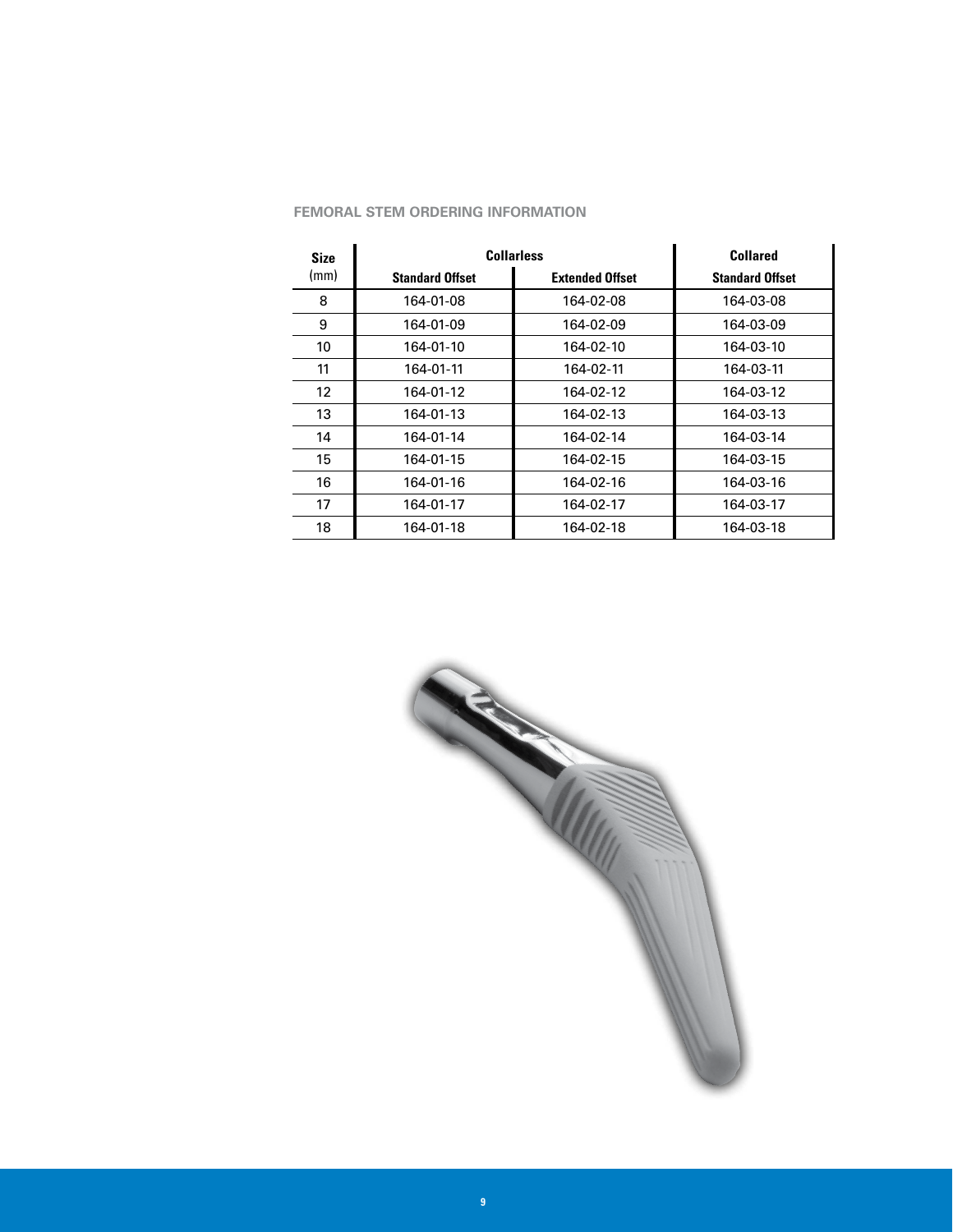# **INSTRUMENT LISTING**

| <b>Catalog Number</b> | <b>Part Description</b> |  |
|-----------------------|-------------------------|--|
|                       |                         |  |

165-31-00 Novation Element Core Instrument Case

109-00-00 Universal Femoral Stem Extractor



113-03-02 Box Osteotome



113-03-03 Slap Hammer



113-03-04 T-Handle Starter Reamer

153-00-02 12/14 Femoral Head Impactor

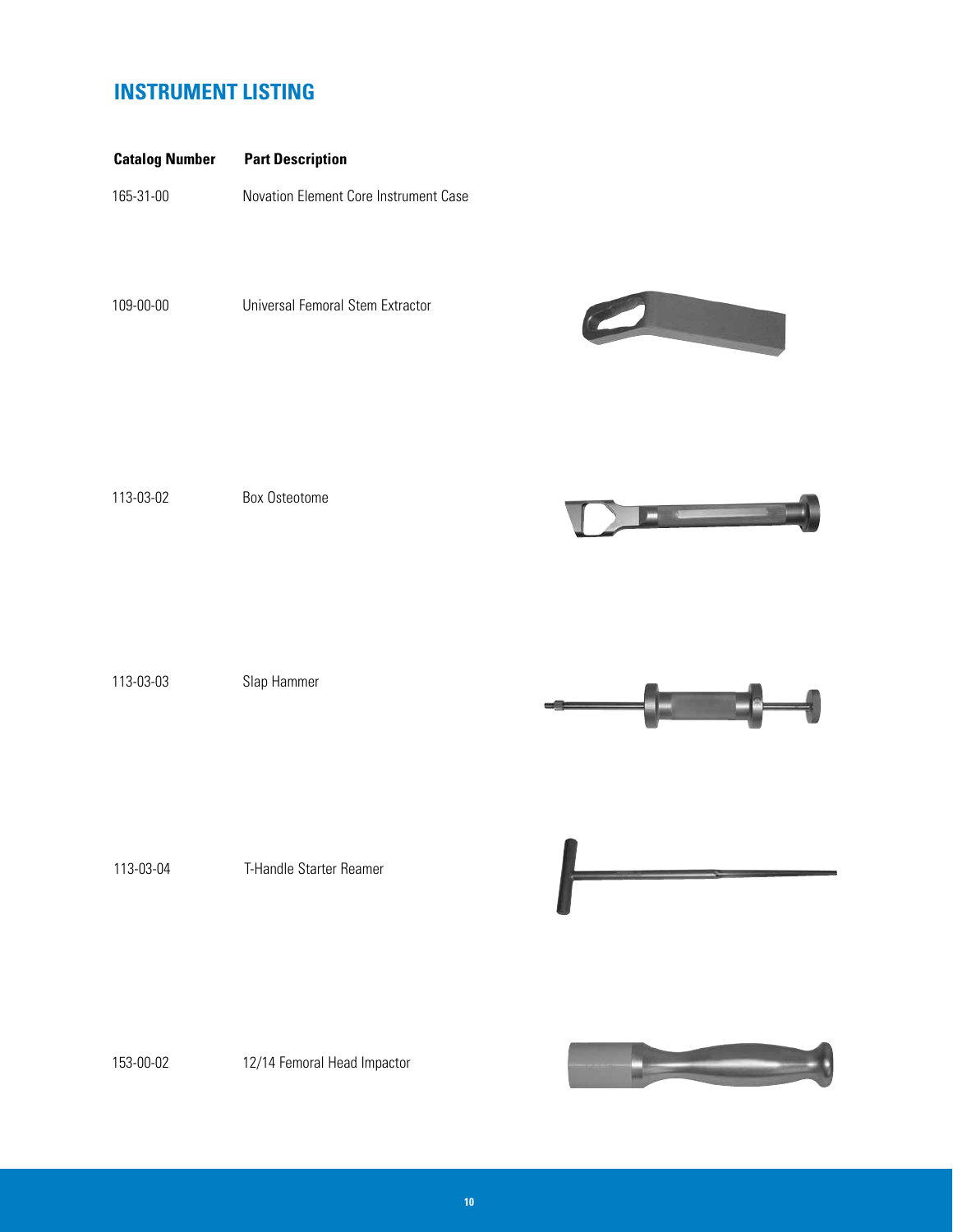# **Catalog Number Part Description**

161-00-06 Slap Hammer Adapter



161-00-07 Replacement Calcar Planar Blade



161-00-24 Calcar Planar Assembly



161-00-25 Calcar Planar Blade Removal Tool



165-00-05 Novation Element Osteotomy Guide

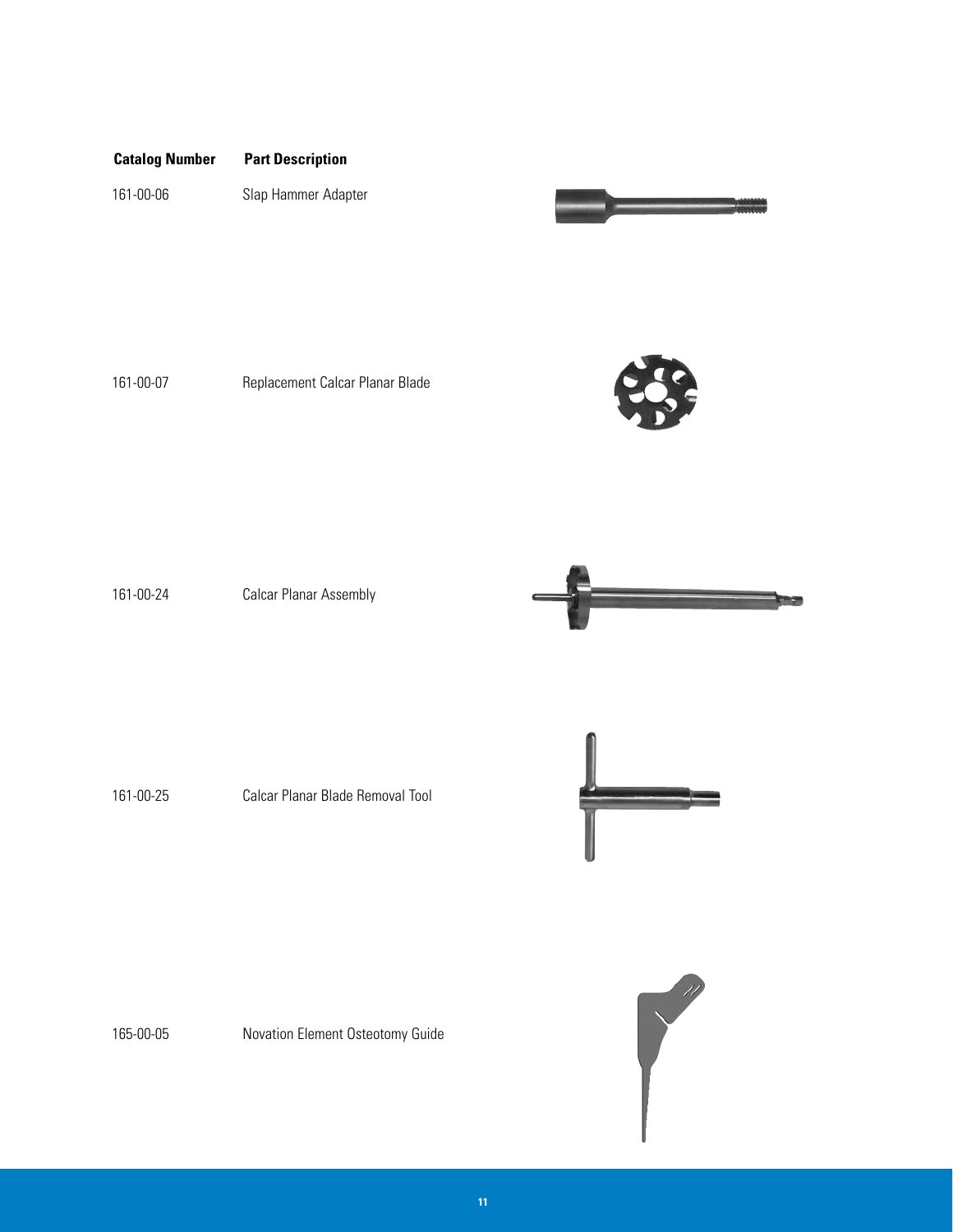| <b>Catalog Number</b>                                                                                                                                                                                                                                                                                                          | <b>Part Description</b>                                                                                                                                                                                                                                                                                                                                                                                                                                                                                                                                                                                                                                                                                                                                                                                                                                                                                                                                                                                                                                                                                                                                                                                |
|--------------------------------------------------------------------------------------------------------------------------------------------------------------------------------------------------------------------------------------------------------------------------------------------------------------------------------|--------------------------------------------------------------------------------------------------------------------------------------------------------------------------------------------------------------------------------------------------------------------------------------------------------------------------------------------------------------------------------------------------------------------------------------------------------------------------------------------------------------------------------------------------------------------------------------------------------------------------------------------------------------------------------------------------------------------------------------------------------------------------------------------------------------------------------------------------------------------------------------------------------------------------------------------------------------------------------------------------------------------------------------------------------------------------------------------------------------------------------------------------------------------------------------------------------|
| 165-32-00                                                                                                                                                                                                                                                                                                                      | Novation Element Femoral Broach/Trial<br><b>Instrument Case</b>                                                                                                                                                                                                                                                                                                                                                                                                                                                                                                                                                                                                                                                                                                                                                                                                                                                                                                                                                                                                                                                                                                                                        |
| 141-22-00*<br>141-22-03*<br>141-22-07*<br>$141 - 22 - 10*$<br>143-28-93<br>143-28-00<br>143-28-03<br>143-28-07<br>143-28-10<br>143-32-93<br>143-32-00<br>143-32-03<br>143-32-07<br>143-32-10<br>143-36-93<br>143-36-00<br>143-36-03<br>143-36-07<br>143-36-10<br>143-40-93<br>143-40-00<br>143-40-03<br>143-40-07<br>143-40-10 | 22mm Femoral Head Trial, 12/14, +0mm<br>22mm Femoral Head Trial, 12/14, +3.5mm<br>22mm Femoral Head Trial, 12/14, +7mm<br>22mm Femoral Head Trial, 12/14, +10mm<br>28mm Femoral Head Trial, 12/14, O-Ring, -3.5mm<br>28mm Femoral Head Trial, 12/14, O-Ring, +0mm<br>28mm Femoral Head Trial, 12/14, 0-Ring, +3.5mm<br>28mm Femoral Head Trial, 12/14, O-Ring, +7mm<br>28 <sub>N</sub><br>28mm Femoral Head Trial, 12/14, O-Ring, +10mm<br>32mm Femoral Head Trial, 12/14, O-Ring, -3.5mm<br>32mm Femoral Head Trial, 12/14, O-Ring, +0mm<br>32mm Femoral Head Trial, 12/14, 0-Ring, +3.5mm<br>32mm Femoral Head Trial, 12/14, O-Ring, +7mm<br>32mm Femoral Head Trial, 12/14, O-Ring, +10mm<br>36mm Femoral Head Trial, 12/14, O-Ring, -3.5mm<br>36mm Femoral Head Trial, 12/14, O-Ring, +0mm<br>36mm Femoral Head Trial, 12/14, O-Ring, +3.5mm<br>36mm Femoral Head Trial, 12/14, O-Ring, +7mm<br>36mm Femoral Head Trial, 12/14, O-Ring, +10mm<br>40mm Femoral Head Trial, 12/14, O-Ring, -3.5mm<br>40mm Femoral Head Trial, 12/14, O-Ring, +0mm<br>40mm Femoral Head Trial, 12/14, 0-Ring, +3.5mm<br>40mm Femoral Head Trial, 12/14, 0-Ring, +7mm<br>40mm Femoral Head Trial, 12/14, 0-Ring, +10mm |
| 161-02-02                                                                                                                                                                                                                                                                                                                      | <b>Version Assist Bar</b>                                                                                                                                                                                                                                                                                                                                                                                                                                                                                                                                                                                                                                                                                                                                                                                                                                                                                                                                                                                                                                                                                                                                                                              |
| 161-01-01                                                                                                                                                                                                                                                                                                                      | Offset Stem Inserter<br>00000                                                                                                                                                                                                                                                                                                                                                                                                                                                                                                                                                                                                                                                                                                                                                                                                                                                                                                                                                                                                                                                                                                                                                                          |



165-00-00 Element Broach Handle



 $28M + 0 m$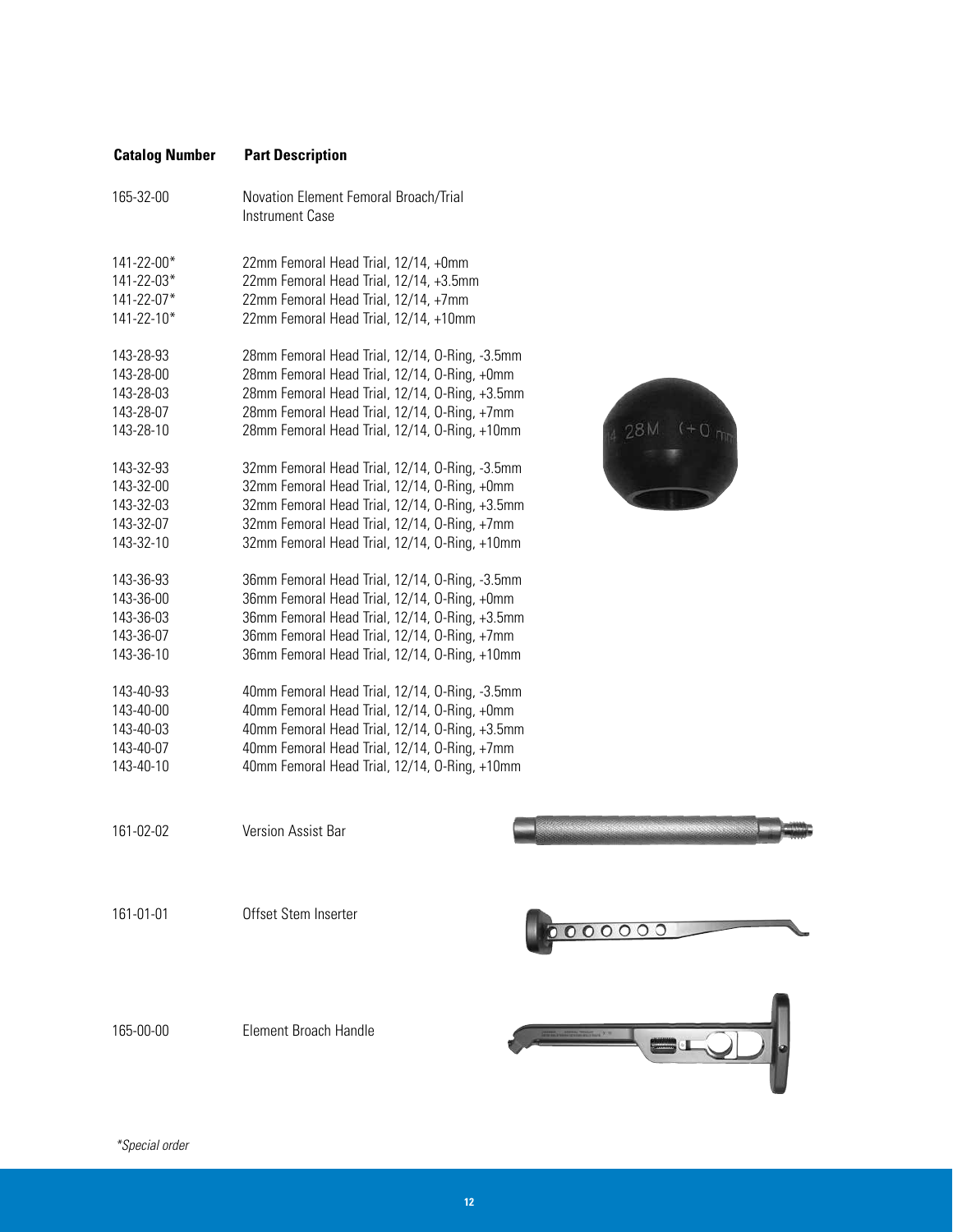## **Catalog Number Part Description**

| 165-00-08 | Element Broach, Size 8  |
|-----------|-------------------------|
| 165-00-09 | Element Broach, Size 9  |
| 165-00-10 | Element Broach, Size 10 |
| 165-00-11 | Element Broach, Size 11 |
| 165-00-12 | Element Broach, Size 12 |
| 165-00-13 | Element Broach, Size 13 |
| 165-00-14 | Element Broach, Size 14 |
| 165-00-15 | Element Broach, Size 15 |
| 165-00-16 | Element Broach, Size 16 |
| 165-00-17 | Element Broach, Size 17 |
| 165-00-18 | Element Broach, Size 18 |
|           |                         |

| 165-01-08 | Element Standard Offset Neck Trial, Size 8-10  |
|-----------|------------------------------------------------|
| 165-01-11 | Element Standard Offset Neck Trial, Size 11-13 |
| 165-01-14 | Element Standard Offset Neck Trial, Size 14-18 |

| 165-02-08 | Element Extended Offset Neck Trial, Size 8-10  |
|-----------|------------------------------------------------|
| 165-02-11 | Element Extended Offset Neck Trial, Size 11-13 |
| 165-02-14 | Element Extended Offset Neck Trial, Size 14-18 |







167-00-04 Novation A+ Lateralizing Broach

## **Catalog Number Additional Instruments**

| 165-10-08 | Element Compaction Broach, Size 8  |
|-----------|------------------------------------|
| 165-10-09 | Element Compaction Broach, Size 9  |
| 165-10-10 | Element Compaction Broach, Size 10 |
| 165-10-11 | Element Compaction Broach, Size 11 |
| 165-10-12 | Element Compaction Broach, Size 12 |
| 165-10-13 | Element Compaction Broach, Size 13 |
| 165-10-14 | Element Compaction Broach, Size 14 |
| 165-10-15 | Element Compaction Broach, Size 15 |
| 165-10-16 | Element Compaction Broach, Size 16 |
| 165-10-17 | Element Compaction Broach, Size 17 |
| 165-10-18 | Element Compaction Broach, Size 18 |
|           |                                    |